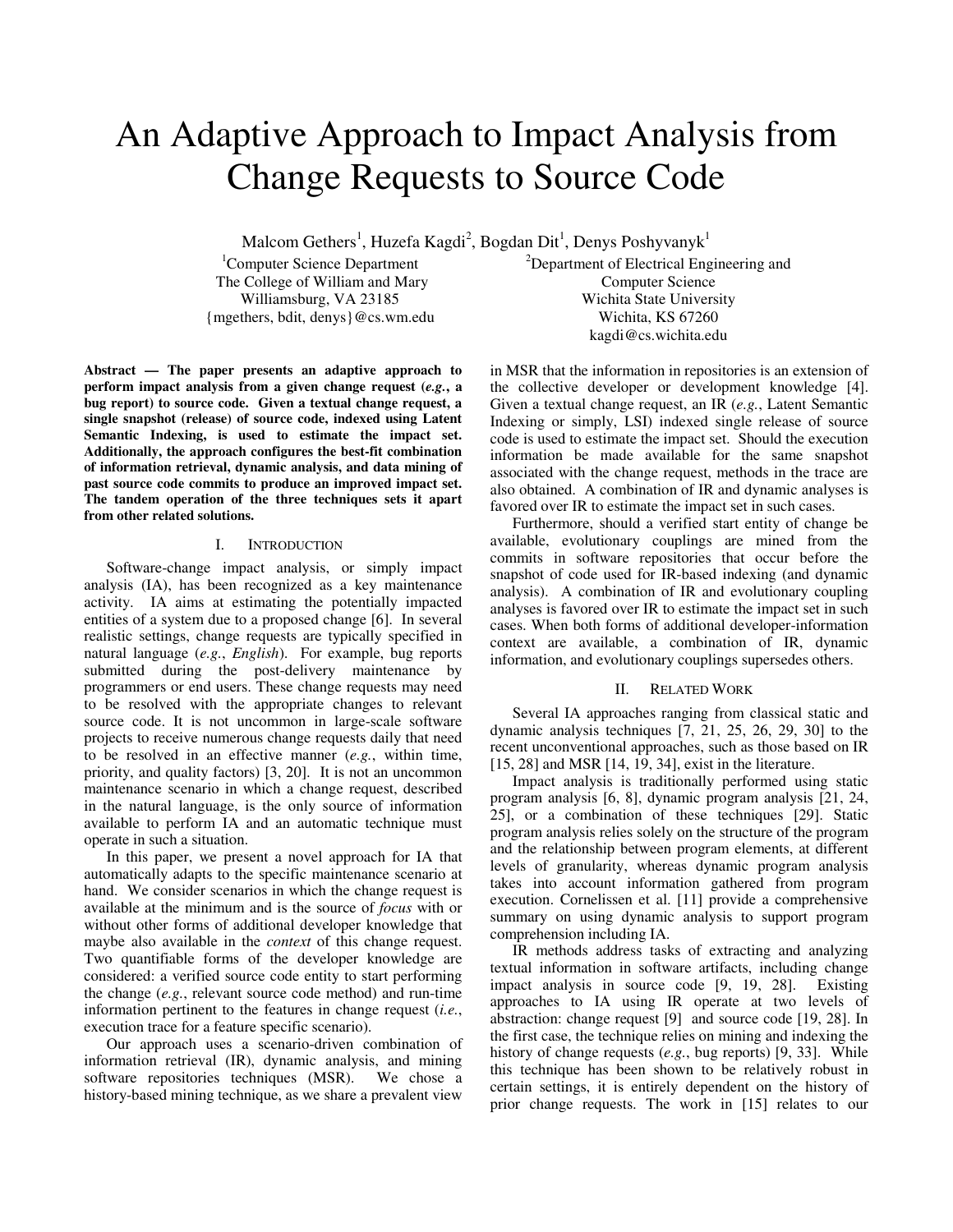approach in the use of lexical (textual) clues from the source code to identify related methods. The other set of techniques to IA that use IR operates at the source code level and requires a starting point (*e.g.*, a source code method that is likely to be modified in response to an incoming change request) [19, 28]. Our previous work [19] was consistent with earlier usages of IR in IA [28]; however, it was limited to the source-code level staring point,. Our new adaptive approach operates at the change-request level as a starting point. IR is a *baseline* technique in our adaptive solution.

The term MSR has been coined to describe a broad class of investigations into the examination of software repositories (*e.g.*, *Subversion* and *Bugzilla*). Zimmerman et al. [34] used *CVS* logs for detecting evolutionary coupling between source code entities. Association rules based on itemset mining were formed from the change-sets and used for change-prediction. We refer the interested readers to Kagdi et al. [17] literature survey, and Xie's online bibliography and tutorial on  $MSR<sup>1</sup>$ . In addition, conceptual information has been utilized in conjunction with evolutionary data to support other tasks, such as assigning incoming bug reports to developers [3, 16], identifying duplicate bug reports [32], estimating time to fix incoming bugs [33] and classifying maintenance requests [12].

Traditional techniques largely performed impact analysis at the same level of abstraction and that too mostly on source code. Supporting IA at the change request level has been suggested only recently [9]; the advent of applied IR and MSR methods has renewed interest in cross abstraction IA.

Our combined approach is different from other previous approaches, including those using IR and MSR techniques, for IA that rely solely on the historical account of past change requests and/or source code change history. Our approach is not dependent on past change requests (*e.g.*, repositories of past bug reports, which may not be always available), and only requires source code of a single complete release of the system, source code change history, and access to execution and tracing environment, such as Java Platform Debugger Architecture (JPDA) or Test and Performance Tools Platform (TPTP). To the best of our knowledge, ours is the only approach that utilizes such a combination for performing IA from change request to source code without the need for a bug/issue history. The selective use of dynamic and evolutionary information along with the textual information has not been used before. Our approach builds on existing solutions, but synergizes them in a new holistic technique.

#### III. AN INTEGRATED APPROACH TO IMPACT ANALYSIS

Our framework for impact analysis is based on the possible degree of automation and developer augmented information that may be available in a given maintenance scenario. In several realistic settings, change requests are typically specified in natural language (*e.g.*, *English*). It is reasonable to assume that change requests, in several cases, are the only source of available information to conduct the needed maintenance. In such a situation, a high degree of

j

automation in estimating the impact set can be achieved by taking the textual view of source code and applying IR techniques, which are an organic fit to automatic text analysis. This component of our framework assumes that there is no developer or maintenance environment supplied information available. Our framework operates in this default mode, which has the highest degree of automation and the least level of developer supplied information. We refer to this default configuration as *IR CR*.

The maintenance scenario may not necessarily be as austere as depicted in the default IR mode. In several situations, additional pieces of valuable information are also available. We consider two such developer-augmented information cases: 1) a developer somehow narrows down to at least one verified entity that needs a change (*e.g.*, from previous experience of performing similar changes) − seed entity, 2) a developer has executed the feature, inferred by reading the textual change request, and collected the runtime information − executed methods, (*e.g.*, to verify if the issue that was reported can be replicated or collected from the call stack of a failure). For the first case, our framework provides a component *Histseed*, which mines the past commits (change history) of software entities to estimate the impact set. This component provides medium levels of automation and human intervention is in selecting a starting point of change; then a data mining technique is used to compute the impact set automatically. For the second case, our framework provides the component that uses the methods executed in the run-time scenario. This component requires the most human involvement and the lowest level of automation. We refer to this component as *DynCR*.

Our framework employs the best effort paradigm in an adaptive manner − it selectively employs the best-fit components depending on the type of developer-supplied information before resorting to the default mode. For example, when a seed entity is available along with the change request, a combination of the components *IRCR* and *Histseed* is engaged. Similarly, when the dynamic information is available along with the change request, a combination of the components *IR*<sub>*CR*</sub> and *Dyn<sub>CR</sub>* is selected. The premise of our approach is that any combination that involves the human augmented information and (highest or medium) automation would provide a better impact set than those based on automated components alone.

#### *A. Analyzing Textual Information via IR*

Textual information in software repositories (*e.g.*, change requests in *Bugzilla*) and source code, reflected in identifiers and comments, encodes problem domain information about a software project. This unstructured information can be used to support impact analysis through the use of IR techniques [9]. IR works by comparing a set of artifacts (*e.g.*, source code files) to a query (*e.g.*, a change request) and ranking these artifacts by their relevance to the query.  $IR_{CR}$  follows five main steps [22]: (1) building a corpus, (2) naturallanguage processing (NLP), (3) indexing, (4) querying, and (5) estimating an impact set.

An example of such a query is the bug #2472 reported in *ArgoUML v0.22.* The query is formulated from its

<sup>1</sup> https://sites.google.com/site/asergrp/dmse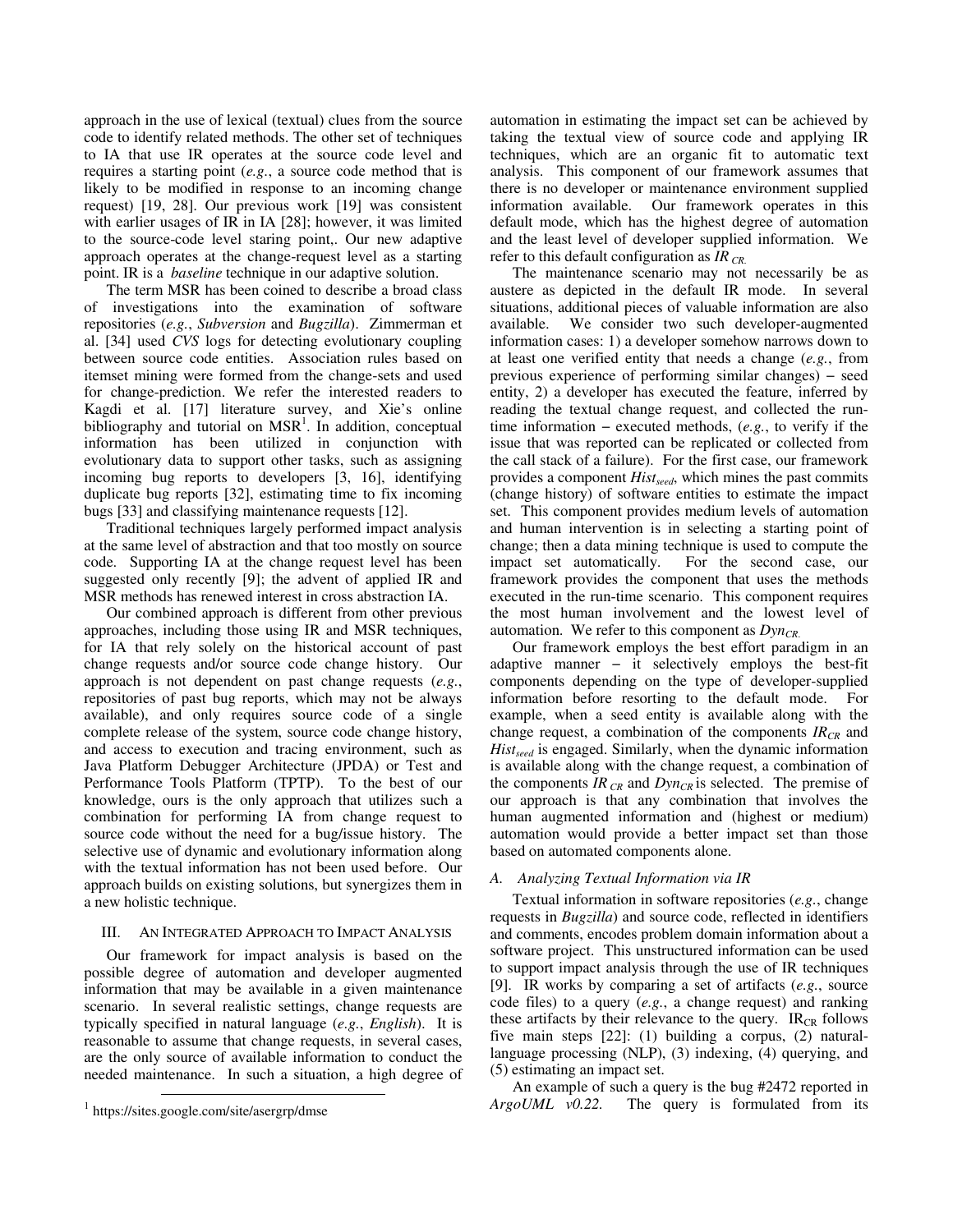description "*Wrong keyboard focus in Settings dialog after close & reopen […]*". For the input query from the bug  $\#2472$ , the *IR<sub>CR</sub>* technique returns a ranked list of methods according to their similarity values in descending order. The top methods in this ranked list are considered based on a cut point, which establishes the size of the estimated impact set. Now, the question is how accurate are these *IR<sub>CR</sub>* estimated impact sets. We manually examined the source code We manually examined the source code methods that were changed to address/fix a specific bug, which we refer to as a *gold set*. We identified 16 methods that are relevant to the change request for the bug #2472 (*i.e.*, gold sets). When comparing the *IRCR* estimated impact set with its gold set, the relevant methods appeared at positions 2, 16, 30, 37, 52, 56, 57, and so on. This example shows that although IR can help identify the real impact set, it might induce an examination of several candidates; in some cases it may not be quite practical (*e.g.*, bug #4349).

# *B. Analyzing Evolutionary Information via Data Mining*

Our approach to mining fine-grained evolutionary couplings and prediction rules consists of four steps: (1) extract commits from software repositories (e.g., *Subversion*), (2) process commits to fine-grained changesets, 3) mine evolutionary couplings using itemset/association rule mining, 4) estimating an impact set.

We perform additional processing in an attempt to group multiple commits forming a cohesive unit of a high-level change. We use a heuristic, namely author-time, to estimate such related commits. The premise is that the change-sets committed by the same committer within a time interval (*e.g.*, same day) are related and are placed in the same group or transaction [18]. Our tool *codediff* is used to process all the files in every change-set for source code differences at a fine-grained syntactic level (e.g., method).

In our approach, evolutionary couplings are essentially mined patterns of changed entities. We employ *itemset* mining [1], a data mining technique to uncover frequently occurring patterns or itemsets (co-changed entities such as methods) in a given set of transactions (changesets/commits). The frequency is typically measured by the metric *support* or support value, which simply measures the number of transactions in which an itemset appears. These patterns are used to generate association rules that serve as IA rules for source code changes. The evolutionary coupling

#### *{argouml/model/mdr/FacadeMDRImpl.java/getType, argouml/model/mdr/FacadeMDRImpl.java/isAStereotype}*

is mined from the commit history between releases 0.24 and 0.26.2 of *ArgoUML* and is supported by three commits with ID's 13341, 12784, and 12810. In these three commits, both *getType()* and *isAStereotype()* are found to co-change.

For any given starting/seed software entity, for impact analysis, we compute all the association rules from the mined evolutionary couplings where it occurs as an antecedent (*lhs*) and another entity as a consequent (*rhs*). Simply put, an association rule gives the conditional probability of the *rhs*  also occurring when the *lhs* occurs, measured by a *confidence* value. That is, an association rule is of the form *lhs*  $\Rightarrow$  *rhs*. When multiple rules are found for a given entity, they are first ranked by their confidence values and then by their support values. Thus, the estimated impact set is the set of all consequents in the (user) selected *n* rules. From the above evolutionary coupling example, the association rule

# *{argouml/model/mdr/FacadeMDRImpl.java/getType}* ⇒ *{argouml/model/mdr/FacadeMDRImpl.java/isAStereotype}*

is computed. This rule has a confidence value of 1.0 (100%) and it suggests that should the method *getType()* be changed, the method *isASteretype()* is also likely to be a part of the same change with a conditional probability of 100%.

For the bug #2472, using the seed method *org.argouml.ui.SettingsDialog.SettingsDialog* results in the methods in the gold set appearing at positions 1, 4, 5, 7, 11- 17, and so on in the estimated impact set.

# *C. Analyzing Execution Information via Dynamic Analysis*

The majority of existing IA techniques rely on postmortem execution analysis [21, 25]. In our approach, information collected from execution traces is combined with textual and evolutionary data. Execution information is combined with other types of information by using it as a filter, as in the SITIR approach [22] where methods not executed in a feature or bug-specific scenario are clipped from the ranked list produced by *IRCR*.

We used JPDA and TPTP to collect execution traces because they do not require any source code or byte code instrumentation. Using JPDA, we collected marked traces (*i.e.*, we manually controlled when to start and stop collecting traces), whereas, using TPTP, we collected full traces (*i.e.*, the trace contained all the methods from the start until the stop of the program).

#### *D. Combining different techniques*

The main goal of this work is to integrate information from orthogonal sources to attain potentially more accurate results for change impact analysis. Our integrated approach provides an automated support to software developers in different impact analysis scenarios.

**Information Retrieval and Dynamic Analysis**. A single feature or bug-specific execution trace is first collected. *IRCR* then ranks all the methods in the trace instead of all the methods in a software release. Therefore, the run-time information is used as a filter to eliminate methods that were not executed and are less likely to be relevant to the change request. We refer to this integrated approach as *IRCRDynCR*. Th**is** dynamic information can be used to eliminate some of the false positives produced by *IRCR*. For the bug #2472,  $IR_{CR}$ *Dyn<sub>CR</sub>* results in methods in its gold set at positions 1, 3, 5, 7, 11, 12, 14, 29, and so on. Once again, the impact set gleaned via *IRCRDynCR* is more accurate than *IRCR*.

**IR and Data Mining**. Existing change impact analysis techniques [15, 19, 28] take an initial software entity (*e.g.*, a method) in which a change is identified and estimates other change-prone candidates, referred to as an estimated impact set. Our approach (*IRCRHistseed*) not only considers this initial software entity, but also takes into account the textual description of a given change request, which triggers this maintenance task. Our approach computes the estimated impact set with the following steps: